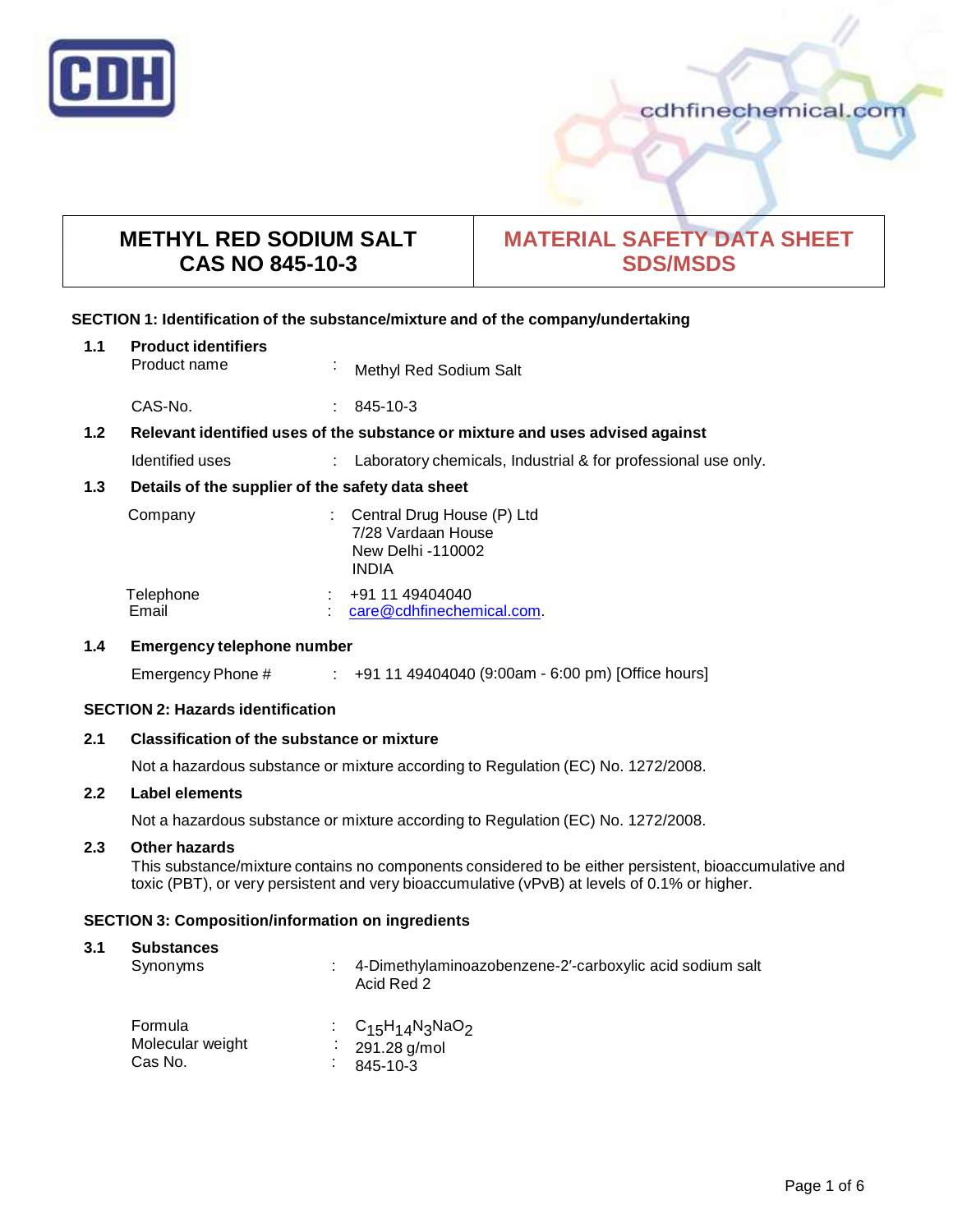No components need to be disclosed according to the applicable regulations.

# **SECTION 4: First aid measures**

# **4.1 Description of first aid measures**

# **If inhaled**

If breathed in, move person into fresh air. If not breathing, give artificial respiration.

# **In case of skin contact**

Wash off with soap and plenty of water.

# **In case of eye contact**

Flush eyes with water as a precaution.

#### **If swallowed**

Never give anything by mouth to an unconscious person. Rinse mouth with water.

- **4.2 Most important symptoms and effects, both acute and delayed** The most important known symptoms and effects are described in the labelling (see section 2.2) and/or in section 11
- **4.3 Indication of any immediate medical attention and special treatment needed** No data available

# **SECTION 5: Firefighting measures**

**5.1 Extinguishing media**

# **Suitable extinguishing media** Use water spray, alcohol-resistant foam, dry chemical or carbon dioxide.

- **5.2 Special hazards arising from the substance ormixture** Carbon oxides, Nitrogen oxides (NOx), Sodium oxides
- **5.3 Advice for firefighters** Wear self-contained breathing apparatus for firefighting if necessary.
- **5.4 Further information** No data available

# **SECTION 6: Accidental release measures**

- **6.1 Personal precautions, protective equipment and emergency procedures** Avoid dust formation. Avoid breathing vapours, mist or gas. For personal protection see section 8.
- **6.2 Environmental precautions** No special environmental precautions required.
- **6.3 Methods and materials for containment and cleaning up** Sweep up and shovel. Keep in suitable, closed containers for disposal.
- **6.4 Reference to other sections** For disposal see section 13.

# **SECTION 7: Handling and storage**

- **7.1 Precautions for safe handling** Provide appropriate exhaust ventilation at places where dust is formed. For precautions see section 2.2.
- **7.2 Conditions for safe storage, including any incompatibilities** Store in cool place. Keep container tightly closed in a dry and well-ventilated place. Storage class (TRGS 510): Combustible Solids

# **7.3 Specific end use(s)**

Apart from the uses mentioned in section 1.2 no other specific uses are stipulated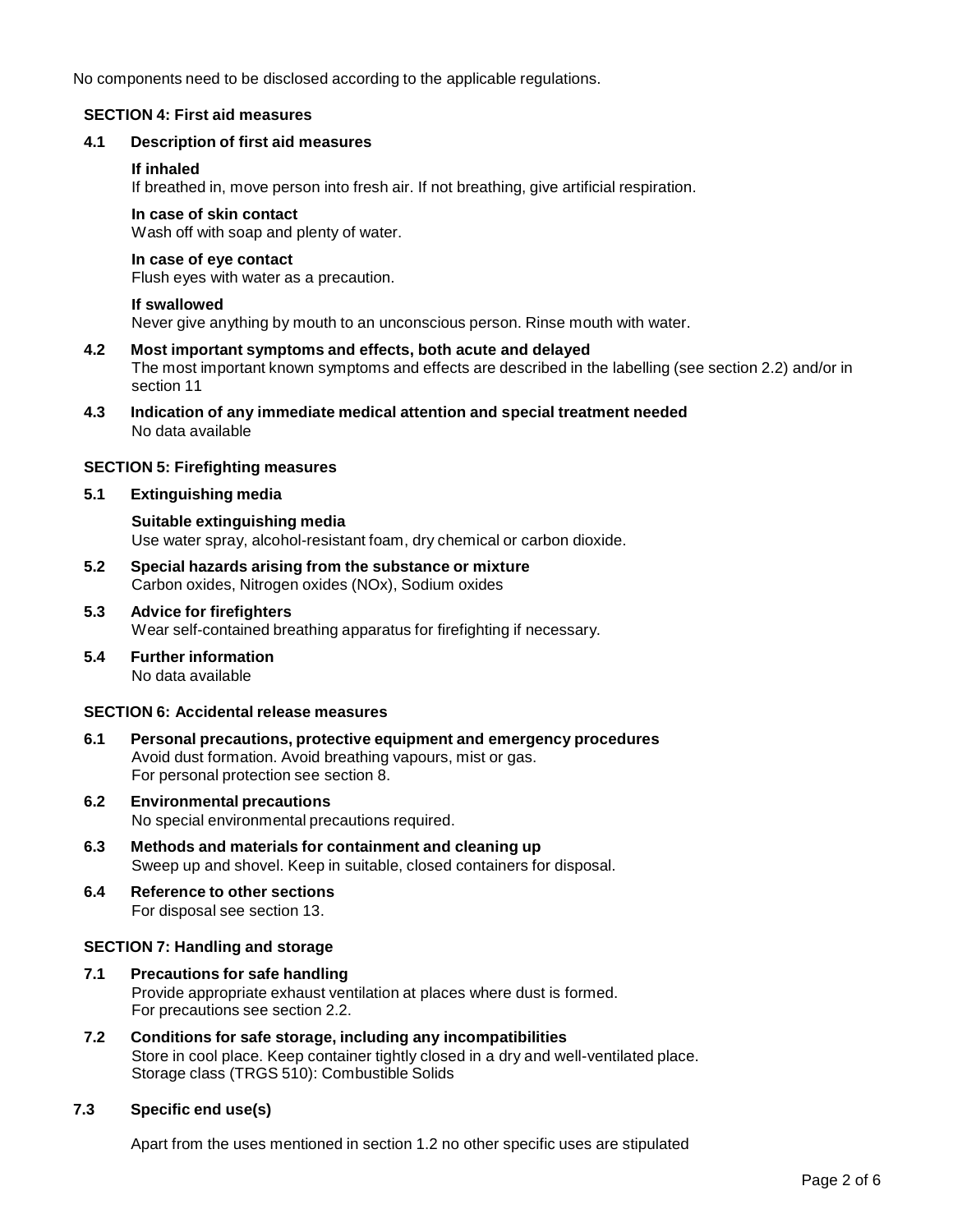#### **SECTION 8: Exposure controls/personal protection**

#### **8.1 Control parameters**

#### **8.2 Exposure controls**

#### **Appropriate engineering controls**

General industrial hygiene practice.

# **Personal protective equipment**

#### **Eye/face protection**

Use equipment for eye protection tested and approved under appropriate government standards such as NIOSH (US) or EN 166(EU).

#### **Skin protection**

Handle with gloves. Gloves must be inspected prior to use. Use proper glove removal technique (without touching glove's outer surface) to avoid skin contact with this product. Dispose of contaminated gloves after use in accordance with applicable laws and good laboratory practices. Wash and dry hands.

#### **Body Protection**

Choose body protection in relation to its type, to the concentration and amount of dangerous substances, and to the specific work-place., The type of protective equipment must be selected according to the concentration and amount of the dangerous substance at the specific workplace.

#### **Respiratory protection**

Respiratory protection is not required. Where protection from nuisance le (EN 143) dust masks. Use respirators and components tested and approved under appropriate government standards such as NIOSH (US) or CEN (EU).

# **Control of environmental exposure**

No special environmental precautions required.

#### **SECTION 9: Physical and chemical properties**

#### **9.1 Information on basic physical and chemical properties**

| a) | Appearance                                         | Form: powder<br>Colour: red |
|----|----------------------------------------------------|-----------------------------|
| b) | Odour                                              | No data available           |
| C) | <b>Odour Threshold</b>                             | No data available           |
| d) | рH                                                 | 8.2 at 10 g/l at 25 °C      |
| e) | Melting point/freezing<br>point                    | No data available           |
| f) | Initial boiling point and<br>boiling range         | No data available           |
| g) | Flash point                                        | No data available           |
| h) | Evaporation rate                                   | No data available           |
| i) | Flammability (solid, gas)                          | No data available           |
| j) | Upper/lower<br>flammability or<br>explosive limits | No data available           |
| k) | Vapour pressure                                    | No data available           |
| I) | Vapour density                                     | No data available           |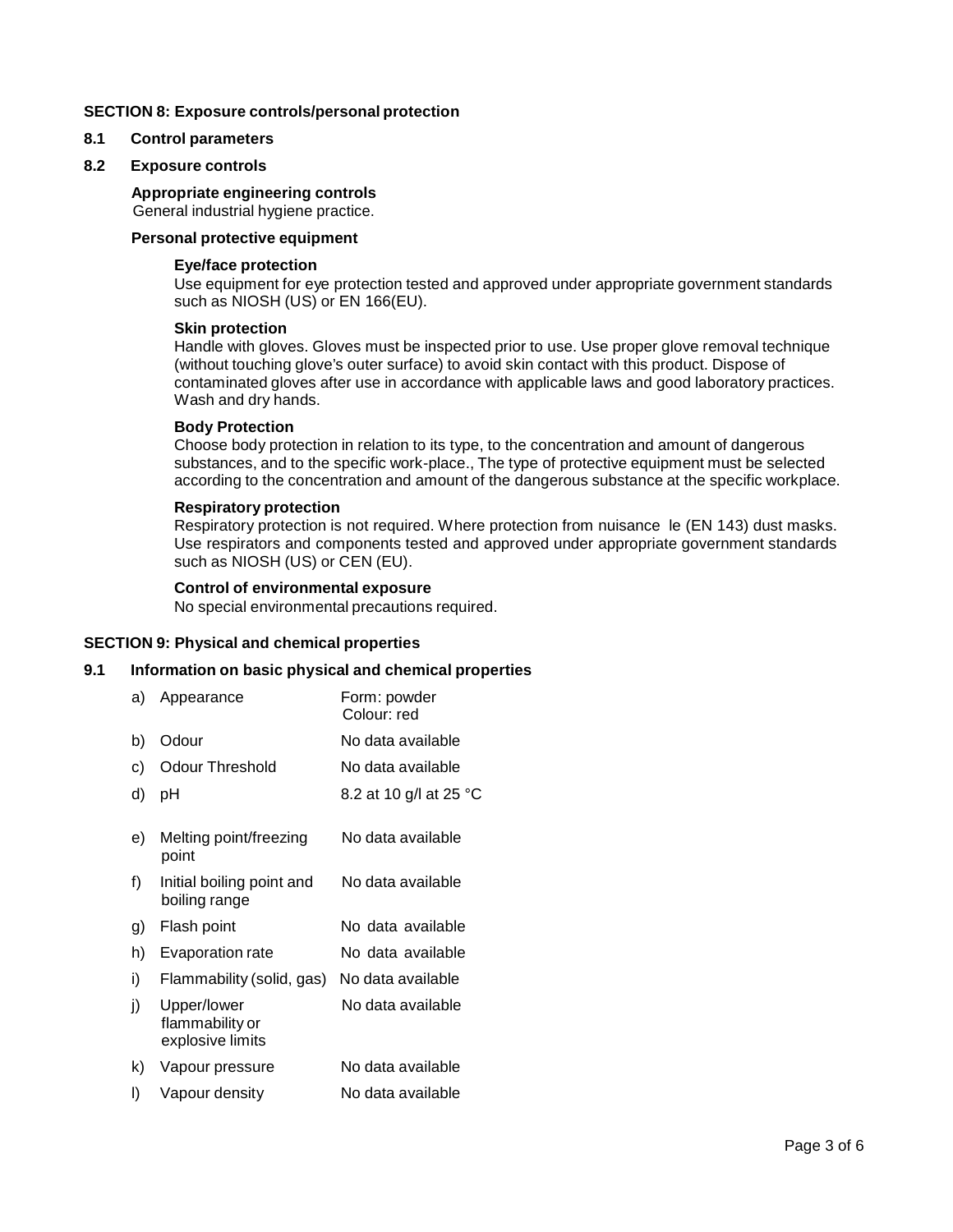|      |                                                                                                                                                                                                                                                               | m) Relative density                           | No data available                                                |  |
|------|---------------------------------------------------------------------------------------------------------------------------------------------------------------------------------------------------------------------------------------------------------------|-----------------------------------------------|------------------------------------------------------------------|--|
|      | n)                                                                                                                                                                                                                                                            | Water solubility                              | ca.800 g/l at 25 °C                                              |  |
|      | O)                                                                                                                                                                                                                                                            | Partition coefficient: n-<br>octanol/water    | log Pow: ca.0.03                                                 |  |
|      | p)                                                                                                                                                                                                                                                            | Auto-ignition<br>temperature                  | No data available                                                |  |
|      | q)                                                                                                                                                                                                                                                            | Decomposition<br>temperature                  | No data available                                                |  |
|      | r)                                                                                                                                                                                                                                                            | Viscosity                                     | No data available                                                |  |
|      | S)                                                                                                                                                                                                                                                            | <b>Explosive properties</b>                   | No data available                                                |  |
|      | t)                                                                                                                                                                                                                                                            | Oxidizing properties                          | No data available                                                |  |
| 9.2  |                                                                                                                                                                                                                                                               | Other safety information<br>No data available |                                                                  |  |
|      |                                                                                                                                                                                                                                                               | <b>SECTION 10: Stability and reactivity</b>   |                                                                  |  |
| 10.1 | <b>Reactivity</b><br>No data available                                                                                                                                                                                                                        |                                               |                                                                  |  |
| 10.2 | <b>Chemical stability</b><br>Stable under recommended storage conditions.                                                                                                                                                                                     |                                               |                                                                  |  |
| 10.3 | Possibility of hazardous reactions<br>No data available                                                                                                                                                                                                       |                                               |                                                                  |  |
| 10.4 | <b>Conditions to avoid</b><br>No data available                                                                                                                                                                                                               |                                               |                                                                  |  |
| 10.5 | Incompatible materials<br>Strong oxidizing agents                                                                                                                                                                                                             |                                               |                                                                  |  |
| 10.6 | <b>Hazardous decomposition products</b><br>Hazardous decomposition products formed under fire conditions. - Carbon oxides, Nitrogen oxides (NOx),<br>Sodium oxides<br>Other decomposition products - No data available<br>In the event of fire: see section 5 |                                               |                                                                  |  |
|      |                                                                                                                                                                                                                                                               | <b>SECTION 11: Toxicological information</b>  |                                                                  |  |
| 11.1 |                                                                                                                                                                                                                                                               | Information on toxicological effects          |                                                                  |  |
|      | <b>Acute toxicity</b><br>No data availableSodium 2-(p-(dimethylamino)phenylazo)benzoate                                                                                                                                                                       |                                               |                                                                  |  |
|      | <b>Skin corrosion/irritation</b><br>No data available(Sodium 2-(p-(dimethylamino)phenylazo)benzoate)                                                                                                                                                          |                                               |                                                                  |  |
|      | Serious eye damage/eye irritation<br>No data available(Sodium 2-(p-(dimethylamino)phenylazo)benzoate)                                                                                                                                                         |                                               |                                                                  |  |
|      |                                                                                                                                                                                                                                                               | Respiratory or skin sensitisation             | No data available(Sodium 2-(p-(dimethylamino)phenylazo)benzoate) |  |

# **Germ cell mutagenicity**

**10.1 Reactivity**

**10.2 Chemical stability**

**10.4 Conditions to avoid**

No data available(Sodium 2-(p-(dimethylamino)phenylazo)benzoate)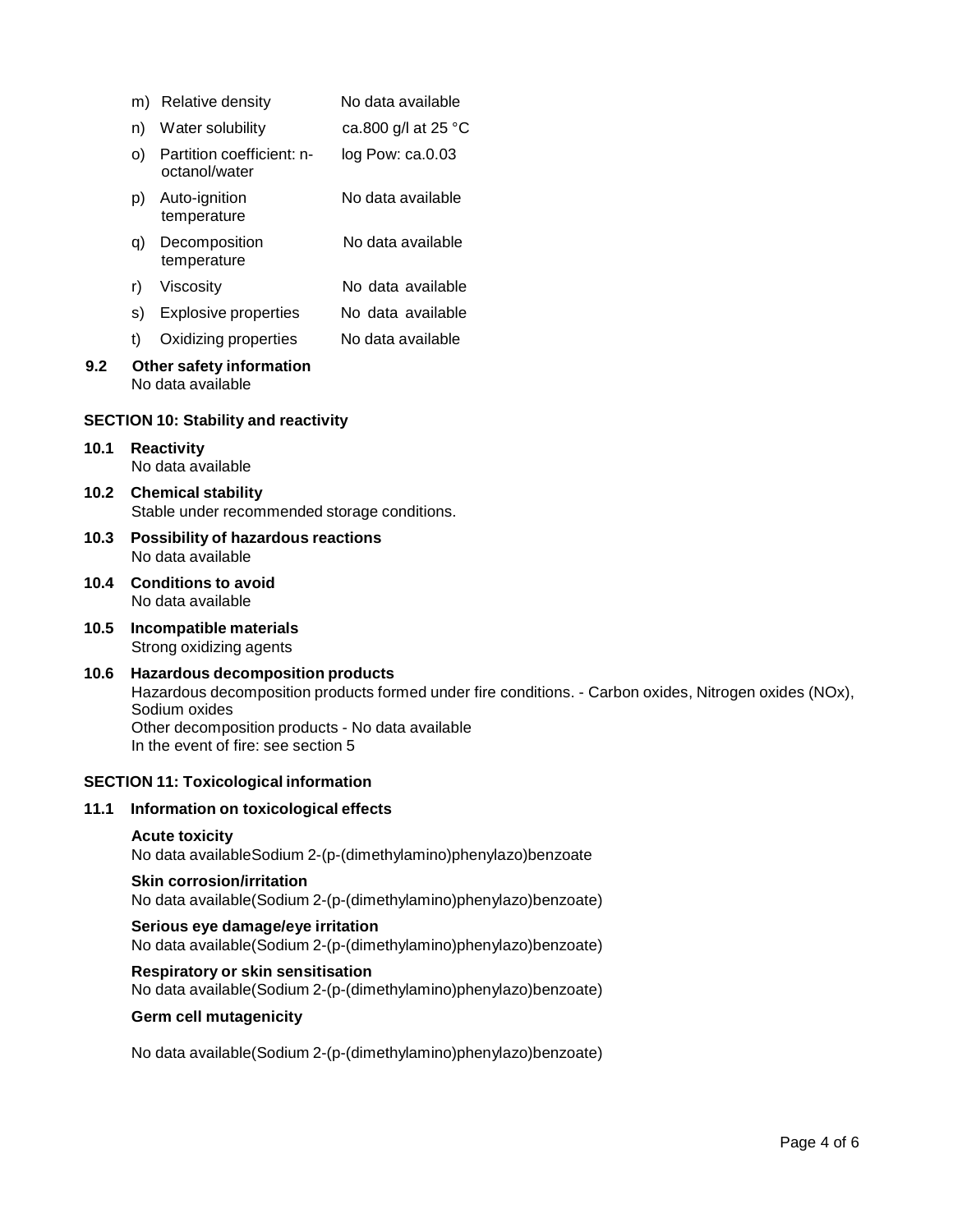# **Carcinogenicity**

IARC: No component of this product present at levels greater than or equal to 0.1% is identified as probable, possible or confirmed human carcinogen by IARC.

#### **Reproductive toxicity**

No data available(Sodium 2-(p-(dimethylamino)phenylazo)benzoate)

# **Specific target organ toxicity - single exposure**

No data available(Sodium 2-(p-(dimethylamino)phenylazo)benzoate)

# **Specific target organ toxicity - repeated exposure**

No data available

#### **Aspiration hazard**

No data available(Sodium 2-(p-(dimethylamino)phenylazo)benzoate)

#### **Additional Information**

RTECS: Not available

To the best of our knowledge, the chemical, physical, and toxicological properties have not been thoroughly investigated.(Sodium 2-(p-(dimethylamino)phenylazo)benzoate)

#### **SECTION 12: Ecological information**

- **12.1 Toxicity** No data available
- **12.2 Persistence and degradability** No data available
- **12.3 Bioaccumulative potential** No data available

# **12.4 Mobility in soil** No data available(Sodium 2-(p-(dimethylamino)phenylazo)benzoate)

#### **12.5 Results of PBT and vPvB assessment** This substance/mixture contains no components considered to be either persistent, bioaccumulative and toxic (PBT), or very persistent and very bioaccumulative (vPvB) at levels of 0.1% or higher.

#### **12.6 Other adverse effects**

No data available

# **SECTION 13: Disposal considerations**

#### **13.1 Waste treatment methods**

#### **Product**

Offer surplus and non-recyclable solutions to a licensed disposal company.

#### **Contaminated packaging**

Dispose of as unused product.

# **SECTION 14: Transport information**

#### **14.1 UN number**

| ADR/RID:<br>- | IMDG.<br>-<br>____ | Λ.<br>۰Δ<br>-<br>. |
|---------------|--------------------|--------------------|
|---------------|--------------------|--------------------|